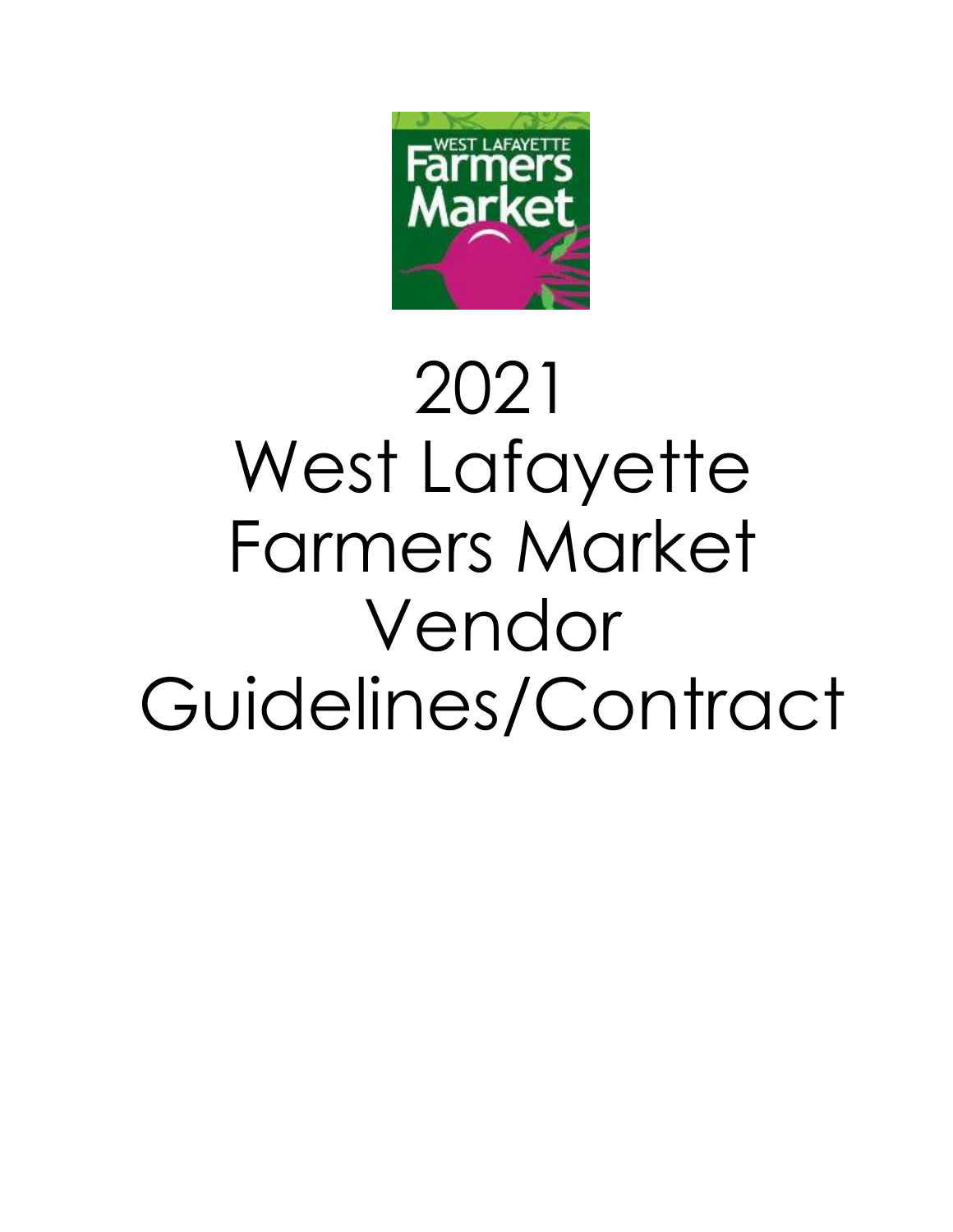# 2021 WLFM Guidelines

# **TABLE OF CONTENTS**

| $\mathbf{1}$   |       |  |  |  |  |  |  |
|----------------|-------|--|--|--|--|--|--|
| $\overline{2}$ |       |  |  |  |  |  |  |
|                |       |  |  |  |  |  |  |
|                |       |  |  |  |  |  |  |
|                |       |  |  |  |  |  |  |
| 3              |       |  |  |  |  |  |  |
| 4              |       |  |  |  |  |  |  |
| 5              |       |  |  |  |  |  |  |
| 6              |       |  |  |  |  |  |  |
| $\overline{7}$ |       |  |  |  |  |  |  |
|                | 7.1   |  |  |  |  |  |  |
|                | 7.1.1 |  |  |  |  |  |  |
|                | 7.1.2 |  |  |  |  |  |  |
|                | 7.1.3 |  |  |  |  |  |  |
|                | 7.1.4 |  |  |  |  |  |  |
|                | 7.1.5 |  |  |  |  |  |  |
|                | 7.1.6 |  |  |  |  |  |  |
|                | 7.2   |  |  |  |  |  |  |
|                | 7.2.1 |  |  |  |  |  |  |
|                | 7.2.2 |  |  |  |  |  |  |
| 8              |       |  |  |  |  |  |  |
| 9              |       |  |  |  |  |  |  |
|                |       |  |  |  |  |  |  |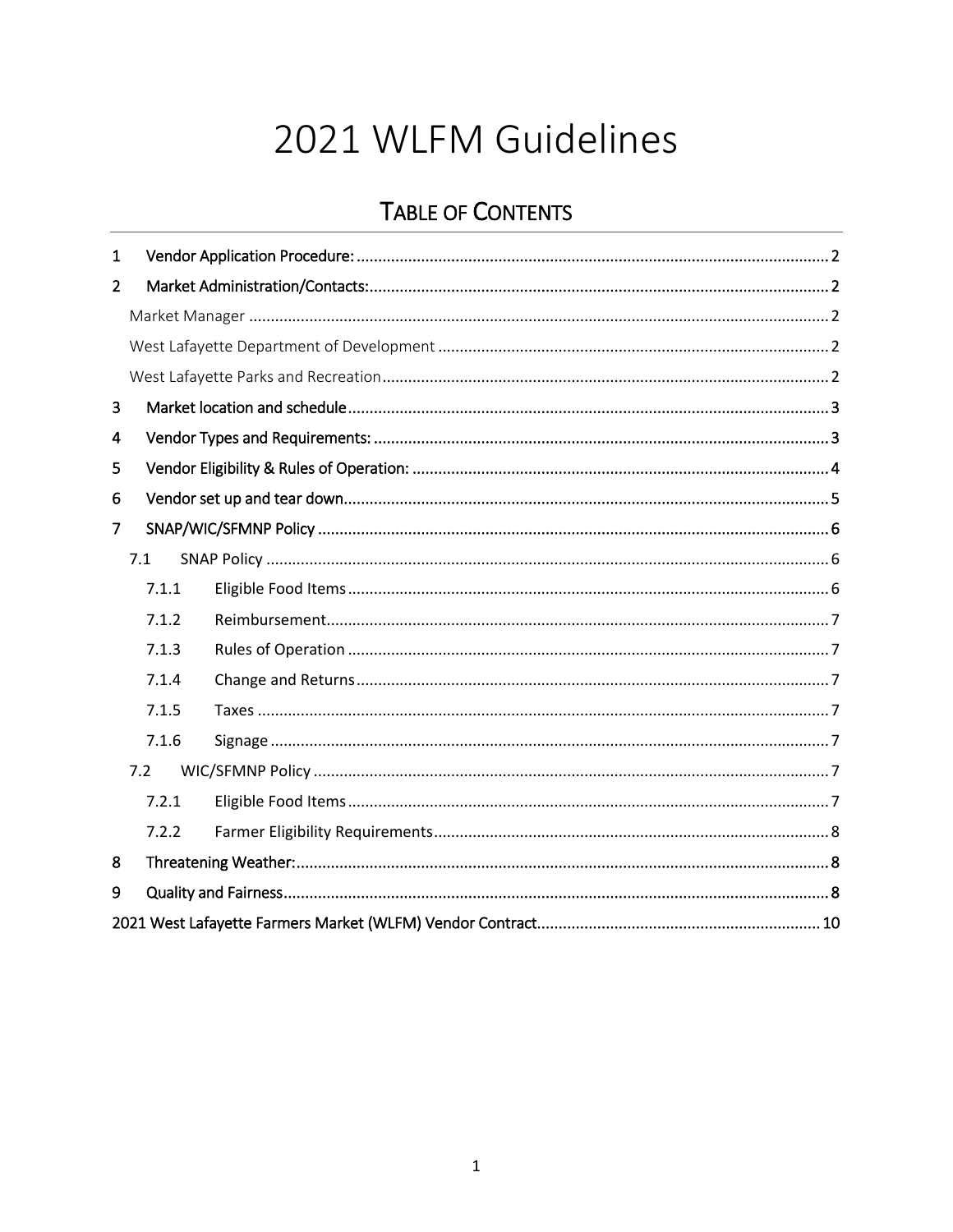## *\*\*\* COVID-19 \*\*\**

*With the continuing COVID-19 pandemic, please note, Market protocols are subject to change depending on Tippecanoe County's pandemic status. Any changes will be communicated as soon as possible.* 

# <span id="page-2-0"></span>1 VENDOR APPLICATION PROCEDURE:

- 1. Read the West Lafayette Farmers Market (WLFM) Guidelines
- 2. Agree to abide by these guidelines and all applicable Federal, State and Local Laws and ordinances
- 3. The attached application form can be submitted either:
	- a. Online:
		- i. Visit: **Catalog - [City of West Lafayette Parks & Recreation \(rec1.com\)](https://secure.rec1.com/IN/west-lafayette-in-parks-and-recreation/catalog)** or **<https://secure.rec.1.com/IN/west-lafayette-in-parks-and-recreation/catalog>**
		- ii. Select "Special Interest" tab
	- b. Mail: 222 N Chauncey Ave, West Lafayette, IN, 47906
	- c. Email[: wlfm@westlafayette.in.gov](mailto:wlfm@westlafayette.in.gov)
	- d. In person: 222 N Chauncey Ave, West Lafayette, IN, 47906
- 4. You will be notified of the decision by Market Management
- 5. Payment must accompany vendor application at the time of submission. Forms of payment accepted: Credit/Debit Card, Check (payable to City of West Lafayette) or Cash. Any form of card payment must be made online, or in person, at Margerum City Hall, 222 N Chauncey Ave, West Lafayette, IN 47906.

# <span id="page-2-1"></span>2 MARKET ADMINISTRATION/CONTACTS:

#### <span id="page-2-2"></span>Market Manager

Cumberland Park 3065 N Salisbury St West Lafayette, IN 47906 [wlaf.farmersmarket@gmail.com](mailto:wlaf.farmersmarket@gmail.com) 

Lauren Hagen, Environmentalist Tippecanoe County Health Department 20 N 3<sup>rd</sup> St Lafayette, IN 47901 Office: (765) 423-9221 (Ext. 3)

#### <span id="page-2-3"></span>West Lafayette Department of Development

222 N Chauncey Ave West Lafayette, IN 47906 (765) 775-5160

#### <span id="page-2-4"></span>West Lafayette Parks and Recreation

222 N Chauncey Ave West Lafayette, IN 47906 (765) 775-5110 [ckolb@westlafayette.in.gov](mailto:ckolb@westlafayette.in.gov) 

Ihagen@tippecanoe.in.gov **For more Market information, please visit:** [www.westlafayette.in.gov/farmersmarket](http://www.westlafayette.in.gov/farmersmarket)  [www.facebook.com/westlafayettefarmersmarket](http://www.facebook.com/westlafayettefarmersmarket)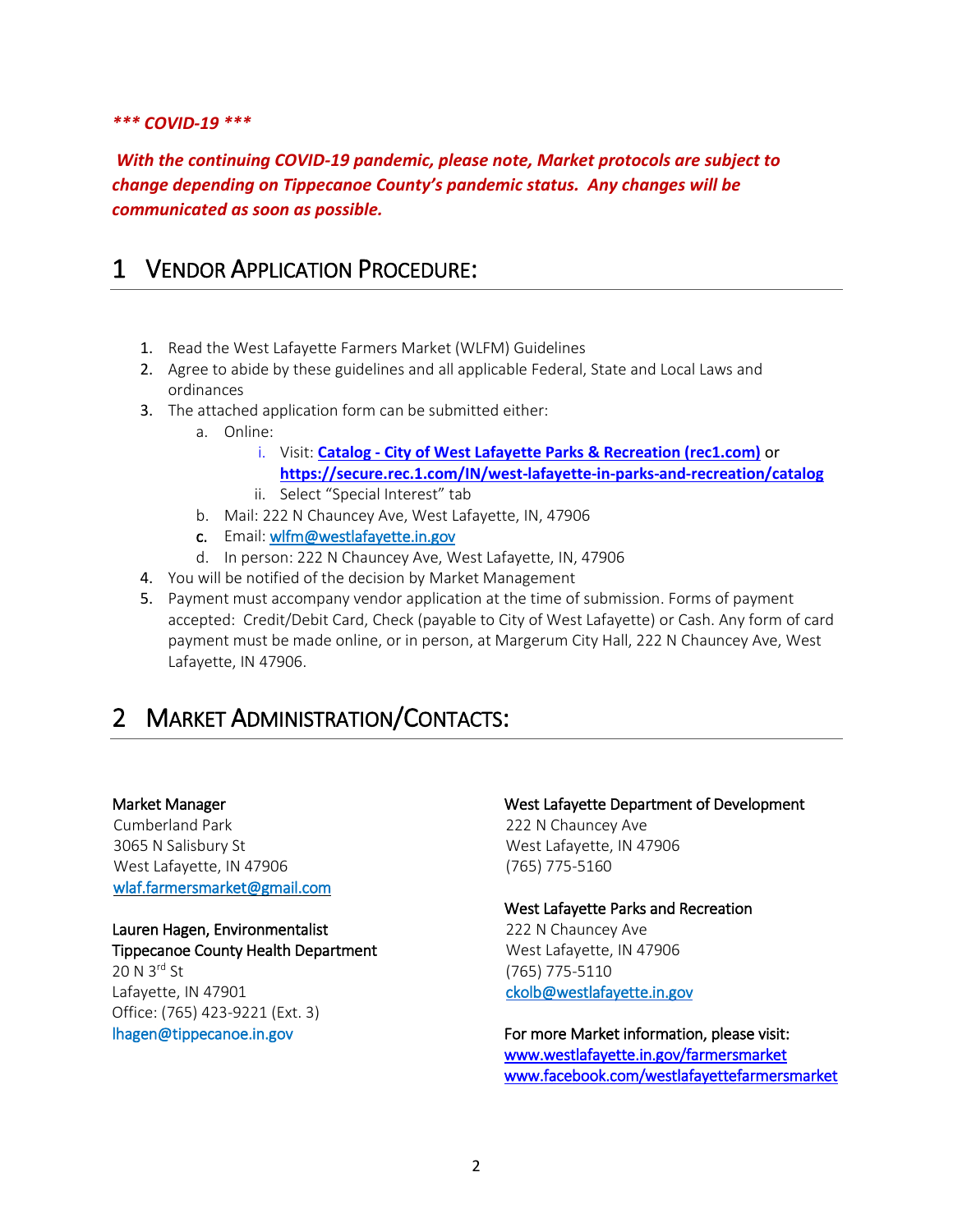# <span id="page-3-0"></span>3 MARKET LOCATION AND SCHEDULE

- The WLFM is located off Salisbury Street in the north parking lot at Cumberland Park, West Lafayette, IN.
- The market opens on Wednesdays from May through October with an additional market day held the Wednesday before Thanksgiving. When open, market hours are from 3:30 pm until 7:00 pm.
- **■** If a market day must be cancelled due to inclement weather, or other emergency, vendors will be contacted as soon as possible.
- Market Administration reserves the right to alter the market schedule if conflicts regarding the use of the market site develop.

# <span id="page-3-1"></span>4 VENDOR TYPES AND REQUIREMENTS:

Grown/Collected Goods Vendor: Includes, but is not limited to fruits, vegetables, dried and fresh herbs, spices, seeds, cultured mushrooms, plants, flowers, potpourri, honey, maple syrup, eggs, un- popped popcorn, flour, and ground grains are permitted for sale.

- Seventy percent (75%) of these goods must be local and vendor produced. Local is defined as produced within a 100-mile radius of the WLFM.
- Container plants must either be vendor propagated or grown to maturity for a minimum of six weeks.

Grown/Processed Goods Vendor: Processed food items made from items grown/processed by the vendor, including but not limited to baked goods, spices, jams, jellies, frozen fruits, relishes, cider, dried fruits and vegetables, salsa, frozen/preserved meat (beef, pork, poultry, rabbit, goat, lamb, or other meats), and dairy products, are permitted for sale.

• 75% of any processed good by volume must be local and vendor produced as defined above.

Grown/Crafted Goods Vendor: Items grown and crafted into a product such as natural beeswax, items composed of wax from the vendor's apiary, including candles, may be sold.

• Seventy percent (75%) of these goods must be local and vendor produced. Local is defined as produced within a 100-mile radius of the WLFM.

Prepared Food Vendor: Preparing and selling food at the Market is permitted but prior approval must be given by the Market Manager.

- Preference will be given to items that are local, vendor produced and original in character.
- Franchise or corporate produced items are typically not considered appropriate.
- Vendors may be required to submit the recipe/ingredient list for processed food items to the Market Manager for verification that it meets these guidelines.

Market Wine Vendor: A licensed Indiana winery (referred to as a Market Wine Vendor) may sell wines it has produced in the State of Indiana (regardless of source of raw materials). "Produced in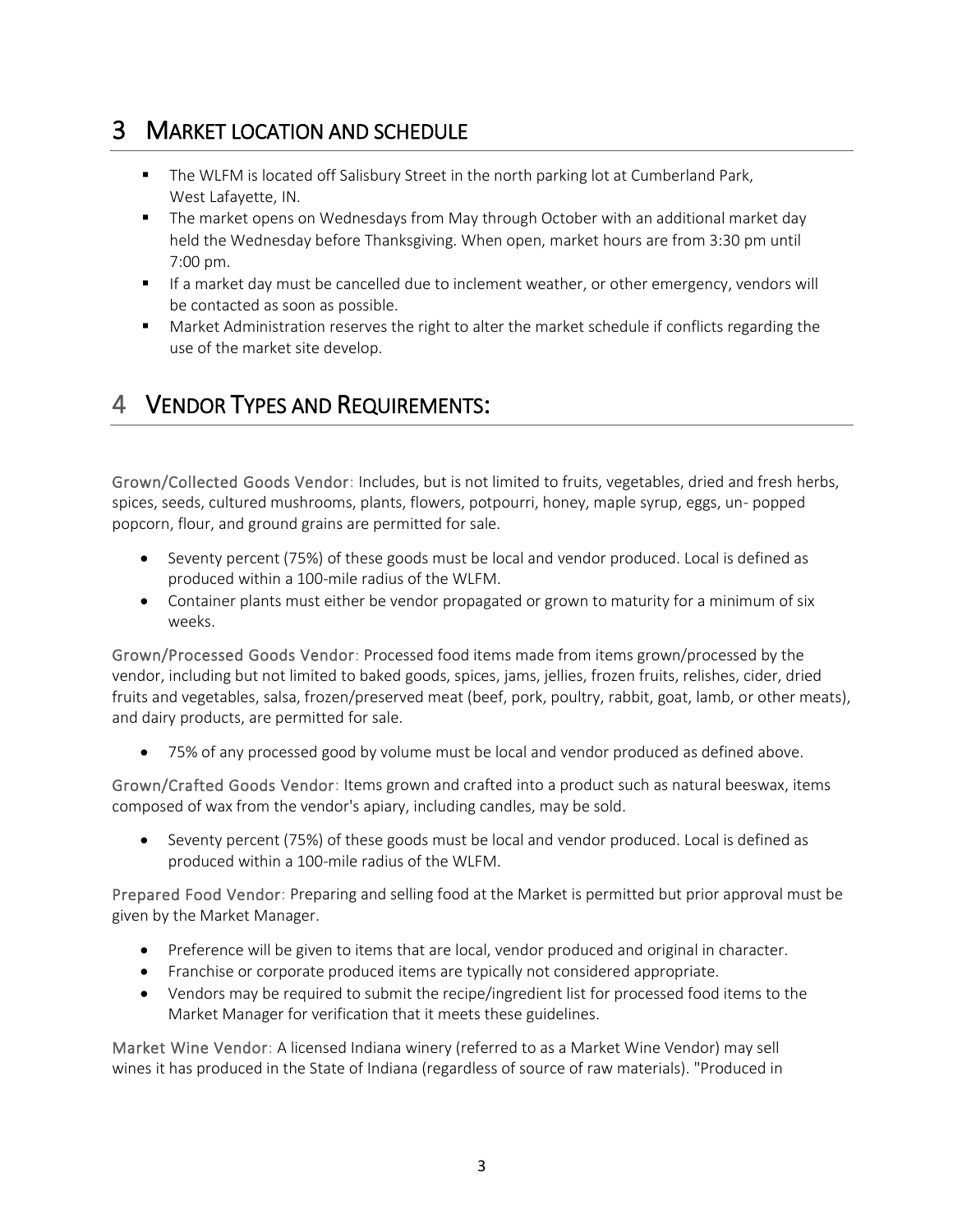the State of Indiana" shall mean that the wine was fermented and bottled within the boundaries of the State of Indiana.

- Market Wine Vendors must obtain the necessary permits and/or licenses from the State of Indiana to sell wines and follow all rules, ordinances, regulations, and laws of the City of West Lafayette and the State of Indiana.
- Market Wine Vendors also must maintain a Certificate of General Liability Insurance that names the City of West Lafayette and the West Lafayette Board of Parks and Recreation as additional insured. Said policy shall have limits of:

|         | <b>O</b> Each Occurrence                               | \$1,000,000 |
|---------|--------------------------------------------------------|-------------|
|         | Products/Completed Operations Aggregate                | \$2,000,000 |
| $\circ$ | General Aggregate (other than Prod/Comp Ops Liability) | \$2,000,000 |
|         | Personal & Advertising Injury Liability                | \$1,000,000 |

• Market Wine Vendors may provide wine samples at the Market, shall not serve wine to any member of the public who appears to be intoxicated, and shall not allow any member of the public to become intoxicated through their provision of wine.

# Arts and Crafts Vendor:

- All items must be original and handcrafted by the vendor.
- To register an item, Arts and Craft Vendors must submit representative sample photos of each different type of art and/or craft item for approval by a jury appointed by the Market Manager. Items approved for sale at the Market in previous years do not need to be reviewed and approved again.
- Items are reviewed for originality, quality, artistic competence, and compliance with the WLFM guidelines.
- All crafts will be juried by market staff.
- Items must be safe, have a reasonable life expectancy, and exhibit quality of craftsmanship;
- Items unacceptable include, but are not limited to, items made from kits or commercial plans, items made from molds not created by the vendor, items in which a commercially made piece is central to the design, and items made in a production studio.

Community and Socio-Political Groups:

• The WLFM allows non-profit organizations and community information groups to have space at the Market in a designated area that will be determined and assigned by the Market Manager. If your organization is interested in participating at the market, please contact the Market Manager (**[wlaf.farmersmarket@gmail.com](mailto:wlaf.farmersmarket@gmail.com)**).

# <span id="page-4-0"></span>5 VENDOR ELIGIBILITY & RULES OF OPERATION:

- 1. Edibles: All items intended for human consumption must comply with current health department (**<https://www.tippecanoe.in.gov/363/Farmers-Markets>**) standards and regulations.
- 2. Documentation: Vendors must be able to provide documentation of all necessary permits, licenses, and approvals.
- 3. Opening sales: On market day, sales are not to begin until the Market opening bell is rung. This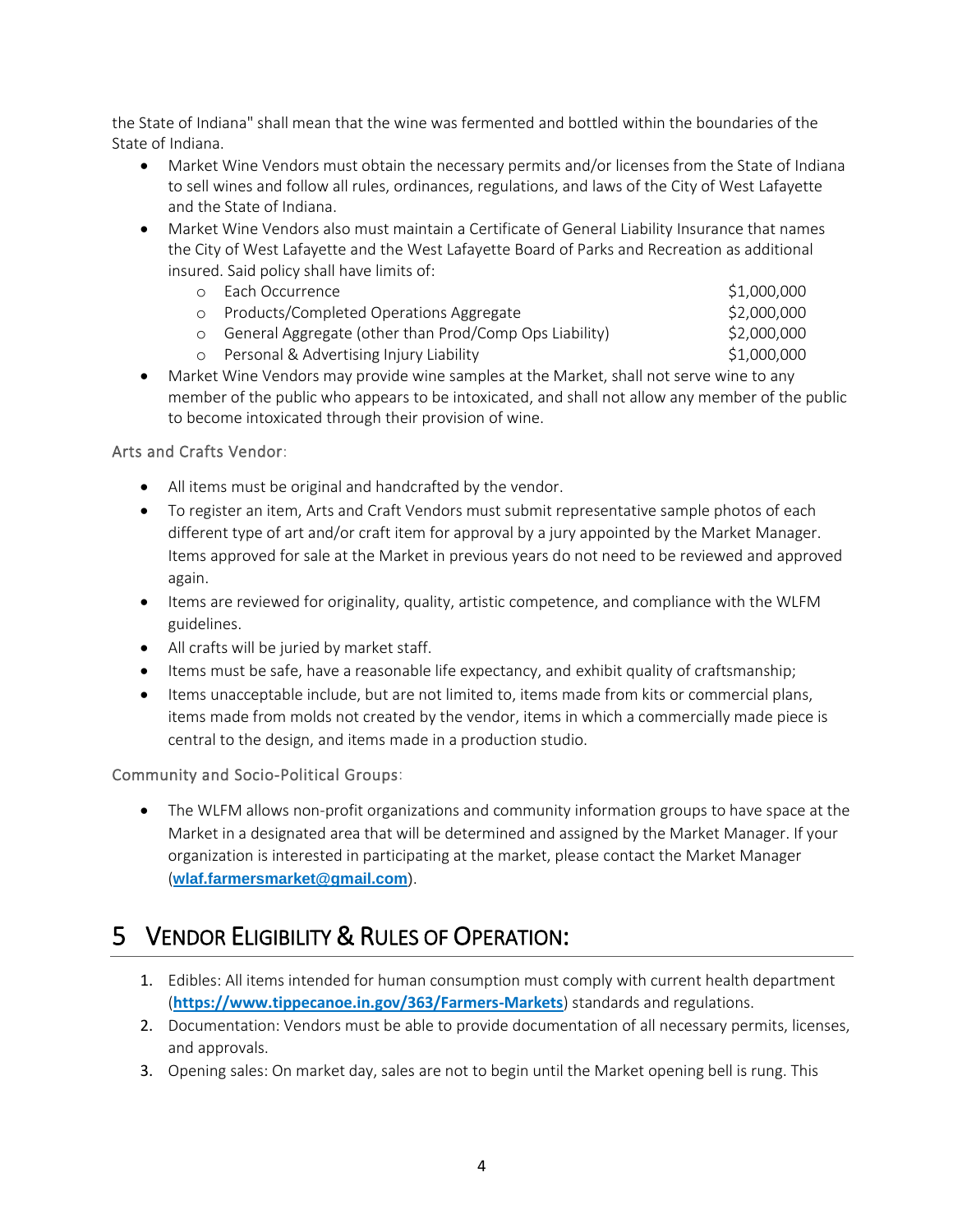procedure gives all vendors a predictable timeframe for planning and executing set up, maintains a fair competitive environment by opening and closing sales for ALL vendors at the same time, and discourages customers from entering the market area during set up when moving vehicles and equipment create possible safety hazards. Please, do not begin sales before the opening bell.

- 4. Equipment: Each vendor must supply all required equipment for operating. Electricity may be available but is not guaranteed. If available, service may be intermittent and may be unavailable for extended periods of time. If vendor's equipment is overloading or tripping the electrical service, vendor will be asked to discontinue use of such equipment.
- 5. Tents: If a tent/shelter is used, weights (minimum 15 lbs. per tent leg) to anchor the tent/shelter are required; wind is often an issue at the WLFM.
- 6. Scales: If selling goods by weight, the vendor must supply a legal produce scale, which is subject to periodic inspections by the Tippecanoe County Department of Weights and Measures.
- 7. Labelling: Vendors must label items they are selling with the item name, item price, and an identification of any items not locally produced, as defined above.
- 8. Signage: All vendors are required to display a sign, no smaller than 2' x 1', with their business name.
- 9. Pets: No pets allowed in vendor spaces per health department regulations.

10. Sales tax: Plants, crafts, and other non-food items sold in IN are subject to sales tax. Vendors should apply for a Registered Merchants Certificate through the regional IN Department of Revenue office, 100 Executive Drive, Lafayette, IN, (765) 448-6626.

- 11. Receipts: Vendors must be prepared to issue receipts if requested.
- 12. Damages: Vendors are solely responsible for damages or personal injury resulting from the operation of their stand.
- 13. Contracts and payments: Vendors must have a valid contract and must have paid all applicable participation fees before selling any goods at the Market. Fees are non-refundable. Valid applications must be submitted one week prior to the date of the Market at which the vendor desires to participate.
- 14. Every effort will be made to assign spaces based on seniority and date of submitted application. However, the Market Manager may need to make changes from time to time, based on attendance and market capacity. Best efforts to communicate any changes will be made as soon as possible.
- 15. Over the course of a season, after three absences without prior notice, we will assume you are done for the season and no longer hold your spot. If space allows, you may return to the market with a one-week notice prior to the week you wish to return
- 16. Vendors should inform market staff of any special needs as soon as possible.

# <span id="page-5-0"></span>6 VENDOR SET UP AND TEAR DOWN

- Market staff will be on site and help coordinate these processes. For safety and efficiency, vendors are asked to cooperate with the staff.
- Out of courtesy to the Market Manager and the participating vendors, *please contact the Market Manager no later than 12:00 pm on the Market Day [\(wlaf.farmersmarket@gmail.com](mailto:wlaf.farmersmarket@gmail.com) or (765) 762-1407)* if you will not be attending the Market.
- **•** Vendors may begin setting up their stands two (2) hours before the opening of the market, at 1:30 pm. Vendors are asked to have their vehicles out of the market area by 3:00 pm.
- Please contact the Market Manager if arriving late due to unforeseen circumstances.
- Vendors arriving after 3:00 pm will not be able to drive into the market to unload and will have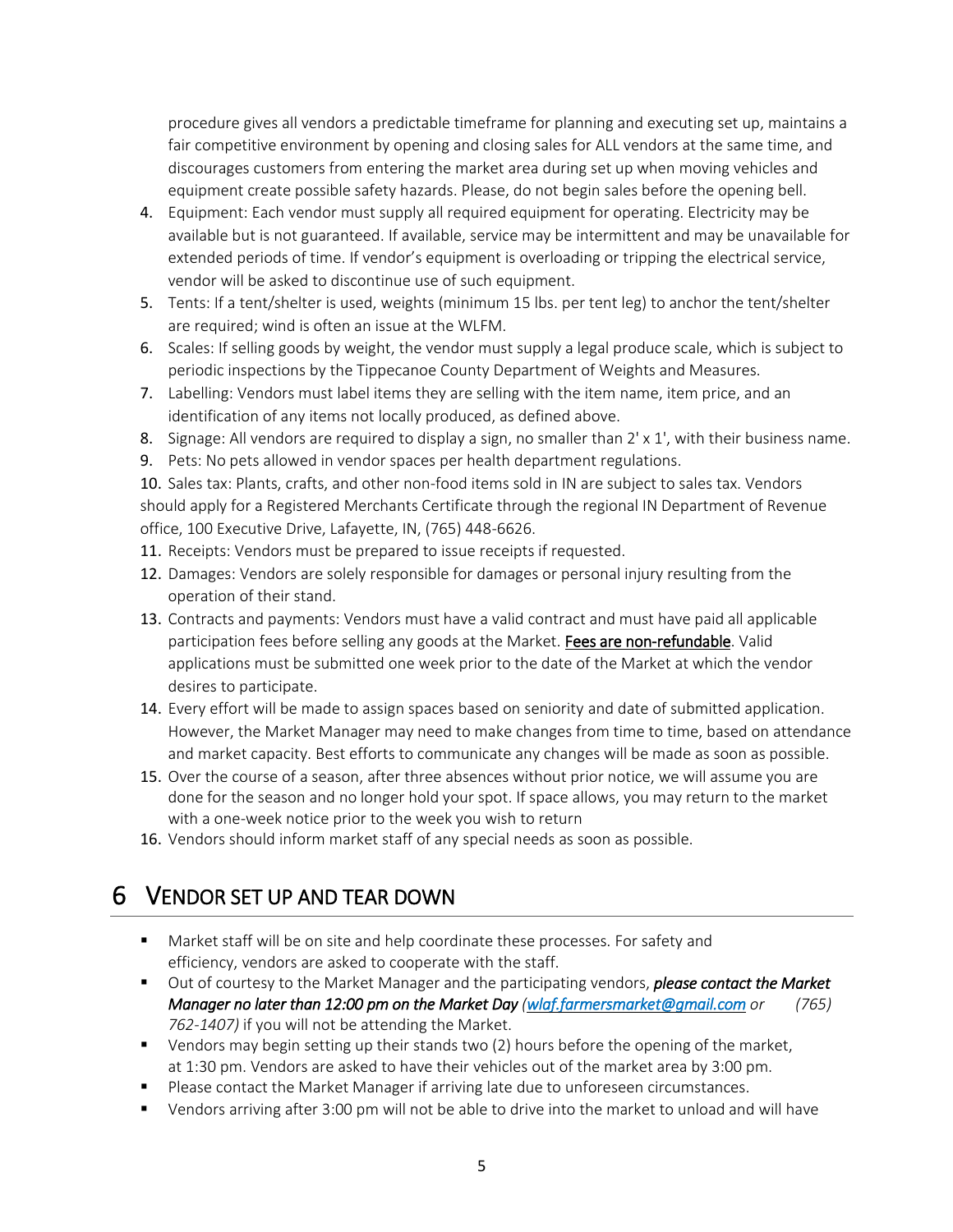to carry in their items instead.

- **•** Vendors are expected to remain open at the market until closing time. Tear down of stands should not start before the closing time.
- **•** Vendors must vacate the premise by 8:00 pm. This includes the removal of all personal items, compost, trash and equipment. Vendors must clean litter and debris before leaving or be subject to fine under the West Lafayette Municipal Code and expulsion from further Market participation.

# <span id="page-6-0"></span>7 SNAP/WIC/SFMNP POLICY

The West Lafayette Farmers Market accepts SNAP and WIC as eligible forms of payment. If you sell any SNAP and/or WIC eligible products, it is the West Lafayette Farmers Market policy that you must accept these forms of payment. Vendors who sell SNAP-eligible food items are automatically qualified to accept SNAP as a form of payment at the WLFM. Vendors who sell WIC-eligible food items must become qualified through the Indiana State Department of Health (ISDH) to accept WIC as a form of payment.

# <span id="page-6-1"></span>7.1 SNAP POLICY

Shoppers will use their EBT cards at the information booth to receive market tokens. They will then use these tokens as payment at eligible vendor stands. Vendors will collect the tokens as payment and then return them to market staff for reimbursement. Vendors are responsible for ensuring that they are only accepting tokens for the purchase of eligible foods. Tokens should be treated as cash, no reimbursement will be paid for missing tokens.

# <span id="page-6-2"></span>7.1.1 Eligible Food Items

## **Households CAN use SNAP benefits to buy:**

- o Foods for the household to eat, such as:
	- breads and cereals;
	- fruits and vegetables;
	- meats, fish and poultry; and
	- dairy products.
- o Seeds and plants which produce food for the household to eat.

## Households CANNOT use SNAP benefits to buy:

- o Beer, wine, liquor, cigarettes or tobacco
- o Any nonfood items, such as:
	- pet foods
	- soaps, paper products
	- household supplies
	- Vitamins and medicines
- o Food that will be eaten at the market
- o Hot foods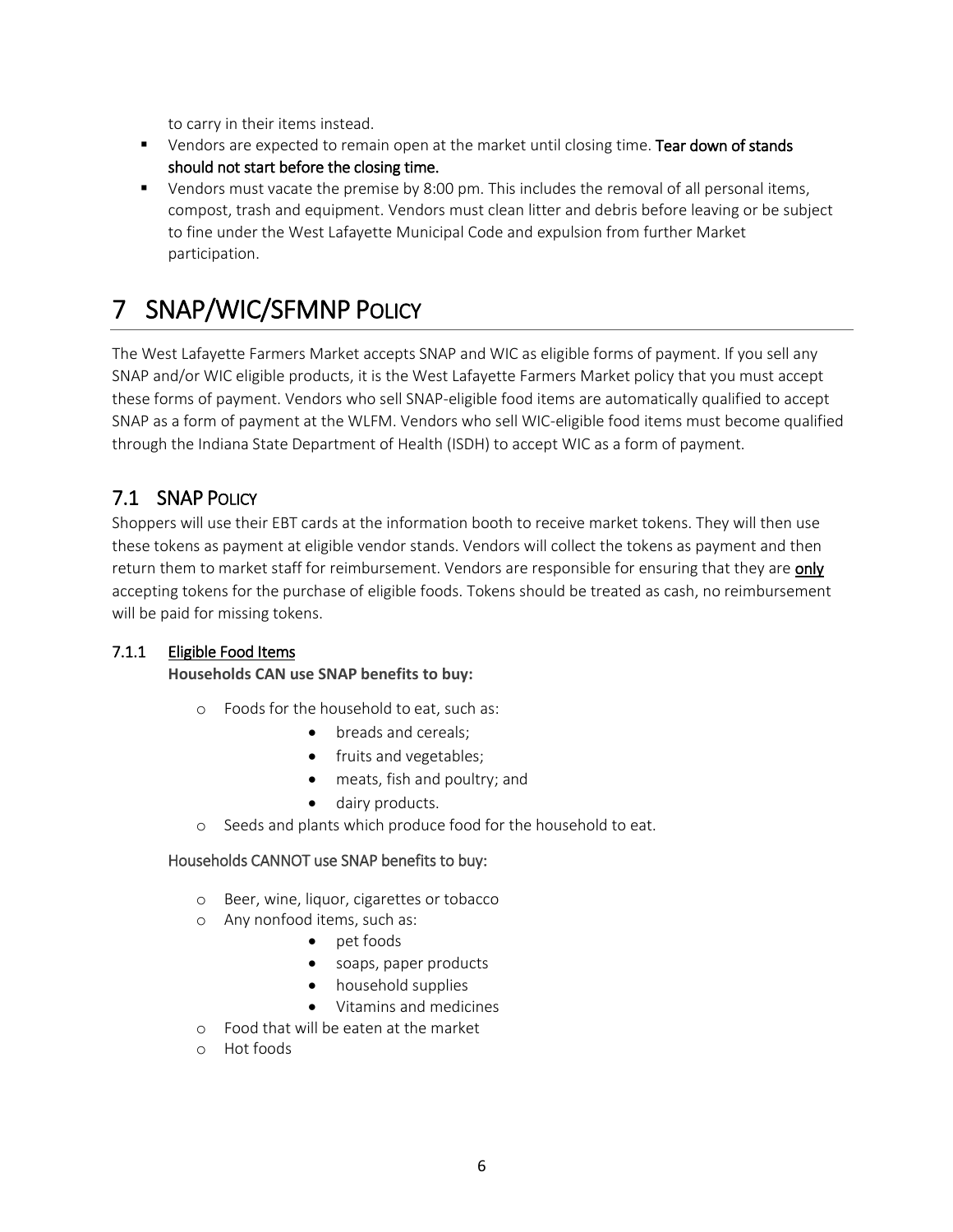# <span id="page-7-0"></span>7.1.2 Reimbursement

- All SNAP customers should first be directed to the info booth in order to process their EBT card and receive market tokens.
- When accepting market tokens, make sure that the tokens are for the West Lafayette Farmers Market. Tokens from other markets are not accepted and cannot be reimbursed.
- Put the tokens in a safe place. Vendors will only be reimbursed for tokens that they return to market staff.
- At the end of the market day, return your tokens to the market staff. Staff will give you a receipt for your tokens and will process a refund. Refund checks will be mailed to vendors 10-15 business days after tokens are submitted.

# <span id="page-7-1"></span>7.1.3 Rules of Operation

- Do not restrict SNAP customers from shopping at certain times, charge them higher prices, make them use lanes designated SNAP-ONLY checkout, or to make minimum purchases
- SNAP customers must pay for their purchases at the time of sale. You may not accept SNAP benefits as payments on credit accounts.
- If a customer does not have enough SNAP tokens to pay for all of his or her eligible items, give the customer the option of paying for the remaining items with a debit or credit card (if you accept cards), cash, or not buying them.
- If you accept coupons or give trading stamps, you must also extend this option to SNAP customers. You must treat SNAP customers the same as you treat non-SNAP, cash-paying customers.

# <span id="page-7-2"></span>7.1.4 Change and Returns

SNAP customers cannot receive change or cash back. All returns must be credited back onto the SNAP EBT account. Customers wishing to make a return to their EBT card should be directed to the information booth. It is illegal to give cash in exchange for SNAP benefits. This practice is known as "trafficking." Never give cash or store credit.

# <span id="page-7-3"></span>7.1.5 Taxes

SNAP purchases cannot be taxed regardless of State or Local food tax rules. In States where food is taxed, market vendors traditionally fold the tax into the listed price of the food item. However, vendors must deduct the tax from the total price of an item purchased with SNAP benefits.

## <span id="page-7-4"></span>7.1.6 Signage

Vendors that sell SNAP eligible foods are required to post signage at their booth stating that they accept SNAP. If you need signage, please request it from Market Administration.

# <span id="page-7-5"></span>7.2 WIC/SFMNP POLICY

WIC and Senior FMNP recipients will present checks as payment to vendors. Checks are made payable to "Indiana Farmers Market Nutrition Program Vendor". Checks are valid only for the current season.

## <span id="page-7-6"></span>7.2.1 Eligible Food Items

Households can use WIC to purchase fresh, unprocessed, locally grown fruits, vegetables and edible herbs.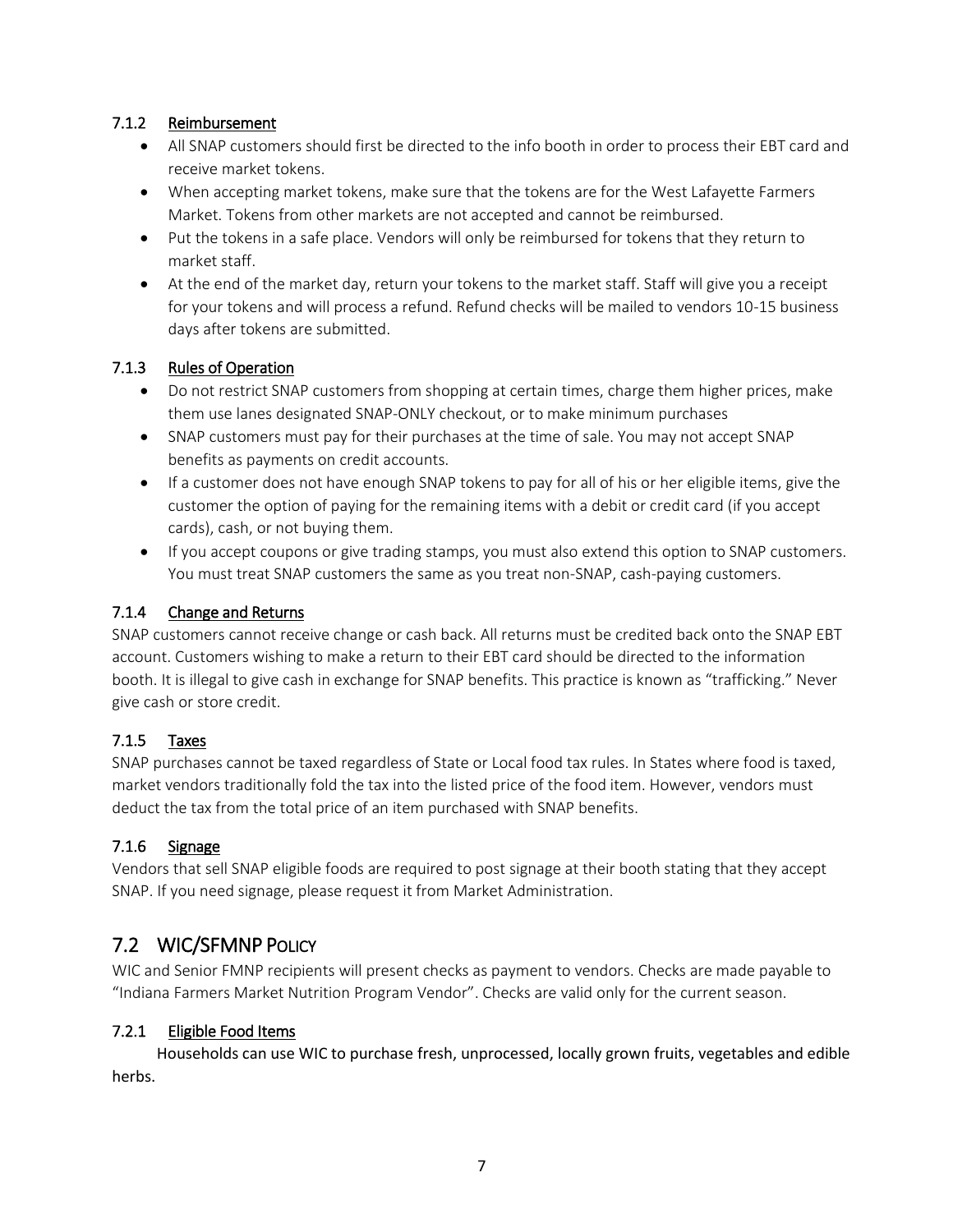# <span id="page-8-0"></span>7.2.2 Farmer Eligibility Requirements

In order to qualify to accept WIC as a form of payment, Farmers must:

- Reside within Indiana or in an adjacent county that borders Indiana
- Participate in a training session provided by a State-designated representative
- Complete and sign the current version of State Form 52585 "Application and Agreement for Farmers to Participate in the WIC Farmers' Market Nutrition Program (FMNP)" and submit to ISDH for approval [\(View Document \(medialab.com\)\)](https://www.medialab.com/dv/dl.aspx?d=1207912&dh=51d7c&u=95194&uh=670d6)
- Comply with rules and regulations imposed by the ISDH related to the WIC/SFMNP program

# <span id="page-8-1"></span>8 THREATENING WEATHER:

- The safety of everyone present at the market is of primary importance. Potentially threatening weather will be monitored drawing on information from the National Oceanic and Atmospheric Administration (NOAA) and National Weather Service (NWS) along with the City of West Lafayette. This information and discussions among market and City staff members will weigh heavily in any decision to call for an emergency closing. A complete copy of the emergency procedures is on file with the City of West Lafayette and with the Market Manager.
- An air horn is used to signal a serious weather threat. When the horn blows, the market is closed.
- In the event of an emergency closing, please secure your tent as quickly as possible and find shelter.
- It is possible the market will re-open if the weather clears in time and no permanent damage has been done.
- West Lafayette Farmers Market Emergency Procedures are passed out to each vendor pre-season. If you need a copy, please request one from the Market Manager or see Appendix A.

# <span id="page-8-2"></span>9 QUALITY AND FAIRNESS

- The WLFM aspires to bring high-quality products, services, procedures and outcomes to our customers, vendors, and the staff who support it. All of us are tasked with working toward this goal.
- The Market also aspires to having procedures and outcomes that are fair to all parties. This requires careful attention to standards and procedures by all of us and a spirit of cooperation in conducting the Market's business.
- These two aims may require, in some instances, the Market Manager to seek information from you about your procedures or products. We ask that you cooperate with such efforts.

## Noncompliance with WLFM Guidelines

- Our experience tells us that our vendors comply with the spirit and letter of the Market guidelines the vast majority of the time. Such cooperation benefits all of us. Noncompliance can occur; however, and the Market Manager is responsible for handling it.
- The Market Manager monitors ongoing operations at the market to ensure the Market guidelines are being followed and that fair and sound business practices are being used.
- The Market Manager is responsible for ensuring that items for sale are being produced as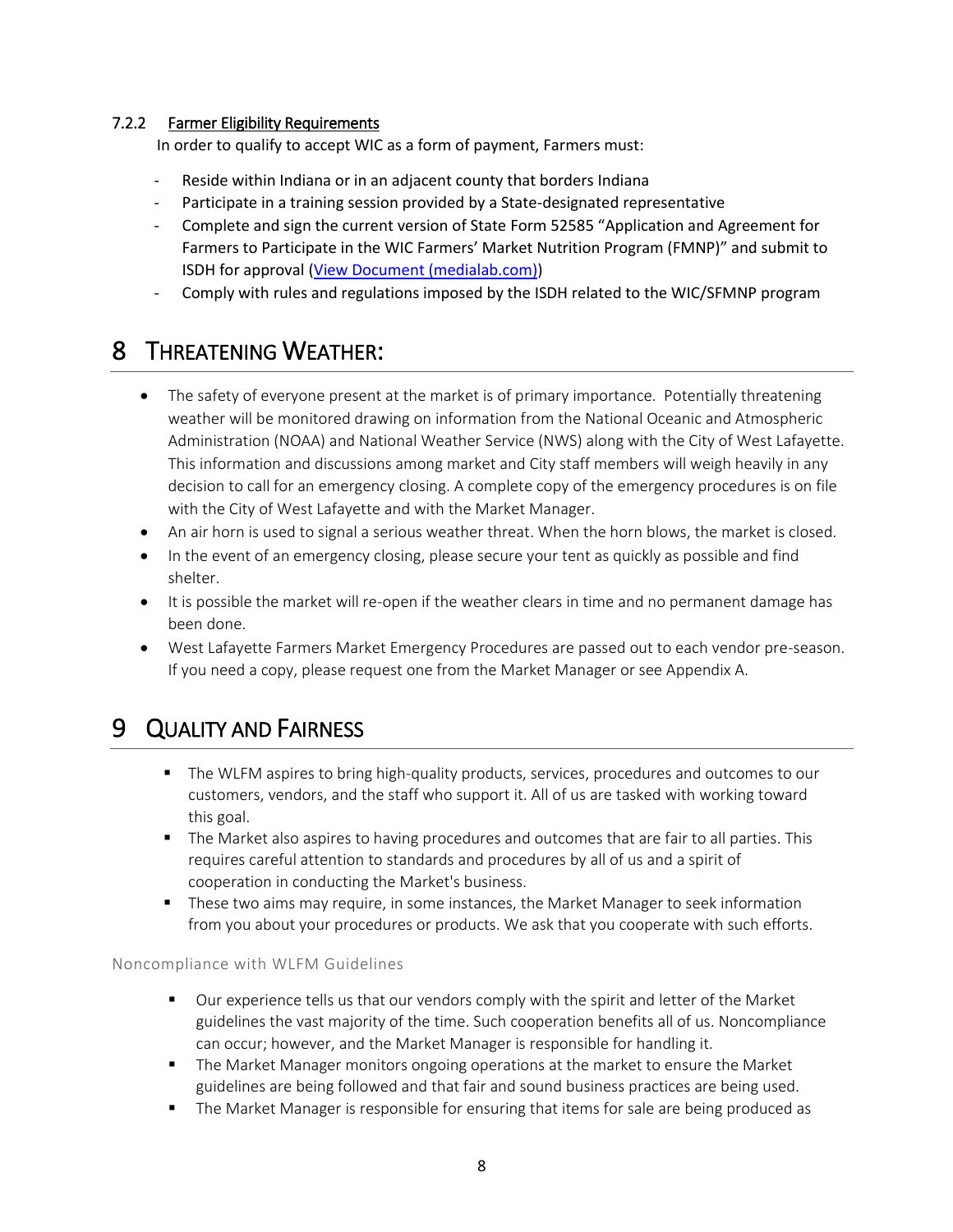represented by the vendor and within these guidelines. To this end, the Market Manager may ask to conduct an inspection at a vendor's property. If the Market Manager determines after the inspection that there is a reasonable likelihood that the vendor did not produce the goods for sale at the Market as represented, the Market Manager may, at their sole discretion, declare the vendor is not in compliance and seek a resolution of this noncompliance. Failure of the vendor to allow said inspection shall be considered noncompliance. By signing the WLFM Vendor Contract, the vendor hereby authorizes the Market Manager to conduct such an inspection if needed.

- **■** If a vendor does not comply with the guidelines and spirit of the WLFM, the Market Manager may terminate the contract with that vendor and ask him/her to vacate the market. In such a case, the vendor, by contract, agrees to remove personal equipment, clean the area, and vacate the Market premises immediately.
- Upon noncompliance and notice, the Market Manager shall retain, as liquidated damages and not as a penalty, any participation fees paid by the vendor.

## Grievance Procedures

- Our goal is to communicate often and openly. If you have any concerns, talk with the parties involved and seek common ground before concerns become a grievance. If you have a grievance, however, please follow the process outlined below.
- Any party, or parties, with a grievance should first meet with the Market Manager to discuss these matters and seek a resolution.
- **■** If resolution cannot be found in discussions with the Market Manager, all parties should bring the matters to the Market Administration for discussion and resolution.
- **EXT** If resolution is still not forthcoming, all parties should bring the matters to the Superintendent of Parks and Recreation of the City of West Lafayette for discussion and resolution.

## Covenant Not To Sue

- By contract, the vendor will not institute any action or suit at law, or in equity against the City of West Lafayette and its agents and employees; or the Market Manager as a result of operations under this contract.
- **E** Similarly, the vendor will not aid in the institution or prosecution of any claim for damages, costs, loss of services, expenses, or compensation for or on account of any damages, loss, or injury to person or property as a result of operation under this contract.

## Indemnification

▪ By contract, the vendor hereby agrees to indemnify, hold harmless, release, waive, and forever discharge the City of West Lafayette and its agents and employees; and the Market Manager for all bodily and personal injury, including injuries resulting in death, and property damage, claims, actions, damages, liabilities and expenses, including reasonable attorneys' fees and court costs, which may occur as a result of vendor's participation in the Market, whether or not sounding in tort or contract, and whether or not caused by a negligent act or omission of the City of West Lafayette and its agents and employees; or the Market Manager.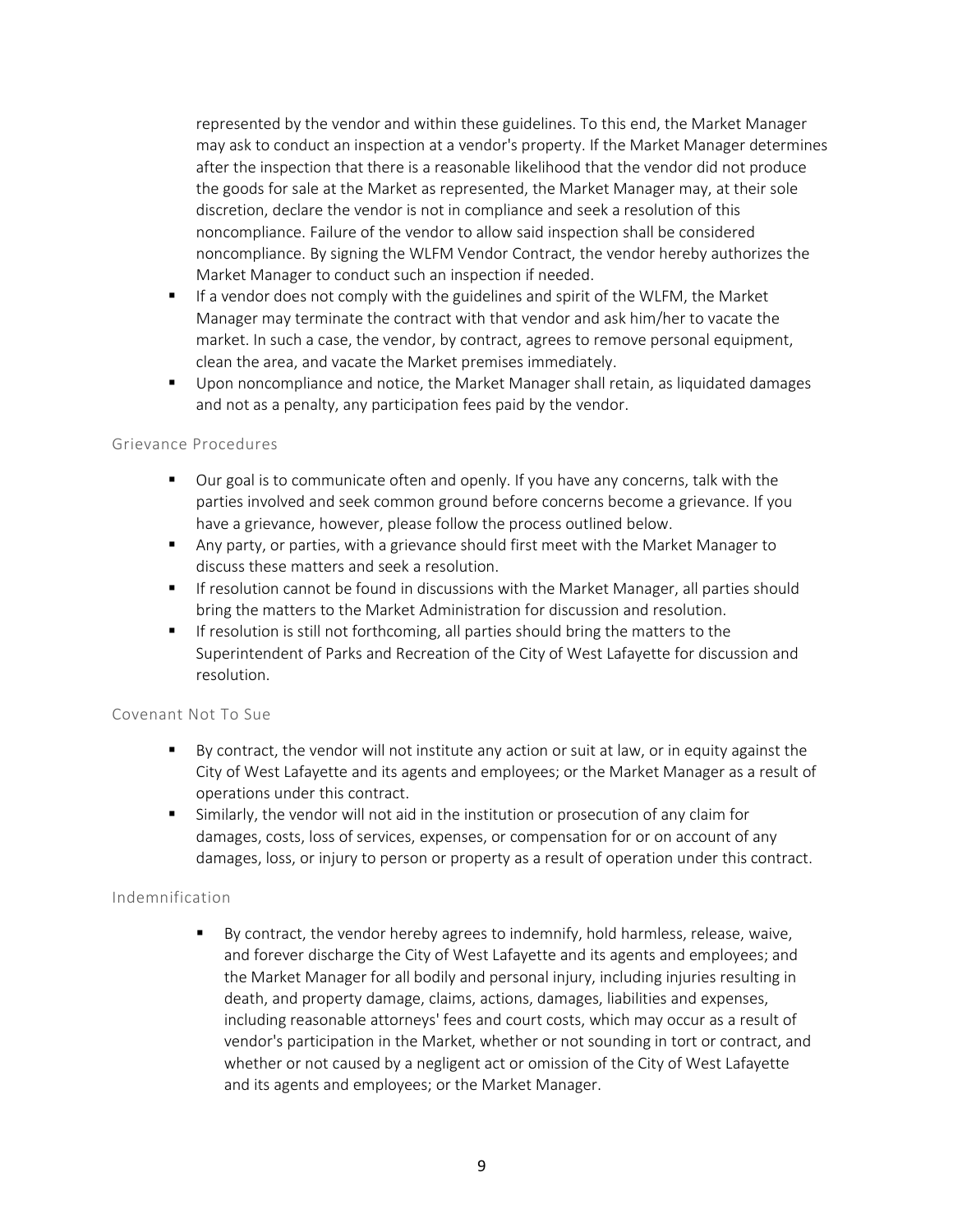# <span id="page-10-0"></span>2021 West Lafayette Farmers Market (WLFM) Vendor Contract

Please complete the entire application. Payment is due with the completed contract. Fees are non-refundable.

# Vendor Name: Click or tap here to enter text. Business Name (If Applicable): Click or tap here to enter text. Email Address: Click or tap here to enter text. Mailing Address: Click or tap here to enter text. Telephone Number: Click or tap here to enter text. Addresses of Farm/Production Facility and Leased Property: Click or tap here to enter text. Name of Person(s) Attending the Booth: Click or tap here to enter text.

Season Vendors: Vendor requests \_\_\_\_\_\_ 10'x10' vendor space(s) (2021 Season Fees: \$125.00/per space by April 21, 2021, \$150.00/per space April 22, 2021 and after) for a total 2021 Market Season Participation Fee of \$\_\_\_\_\_\_\_\_\_\_\_\_\_.

(Note: Food truck vendors will need to pay for each 10'x10' vendor space they occupy.)

Daily Vendors: If you would like to purchase a daily vendor pass, the cost is \$25.00/space/day. Application must be submitted at least a week in advance of the market you plan to attend. Please indicate which market(s) you would like to attend: .

(Note: Please call us at (765) 775-5110 before submitting a daily vendor application.)

#### Please list all items that you plan to sell at the market (attach pages if needed)

(Note: Art and craft vendors MUST submit representative samples or photos of each different type of art and/or craft item with their application. These photos will be juried by market staff.)

|  |  | - |  |  |
|--|--|---|--|--|
|  |  | - |  |  |

#### Please select all that apply:

☐ SNAP Eligible Products ☐ WIC Eligible Products ☐ Organic (Certified) ☐ Organic (Non-Certified) ☐Gluten Free ☐Chemical Free ☐ Debit/Credit Cards Accepted ☐ Venmo ☐ PayPal

Help us promote your business! Please list below any websites, multimedia, or other contact information you would allow us to use in our promotional efforts.

☐ FacebookClick or tap here to enter text. ☐ Twitter Click or tap here to enter text.

 $\Box$  Instagram Click or tap here to enter text.  $\Box$  Other Click or tap here to enter text.

By signing this contract, Vendor agrees to comply with the 2021 WLFM Guidelines, a copy of which is attached hereto. I affirm under the penalties for perjury that the foregoing statements are true and correct.

Printed Name: Click or tap here to enter text. Date: Click or tap here to enter text. *Signature: \_\_\_\_\_\_\_\_\_\_\_\_\_\_\_\_\_\_\_\_\_\_\_ \_\_\_\_\_\_\_\_\_\_\_\_\_\_\_\_\_\_\_\_\_\_\_\_*